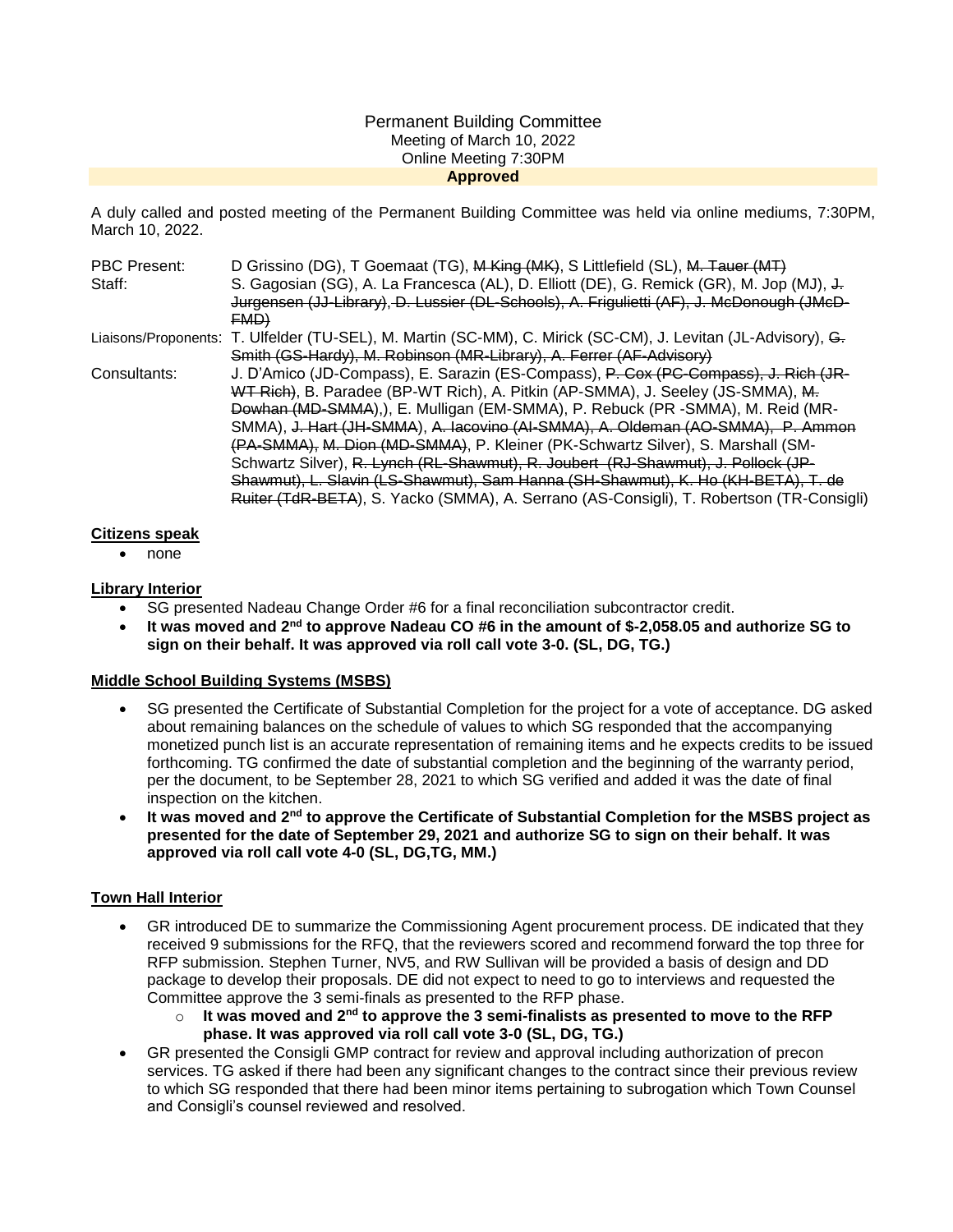- o **It was moved and 2nd to approve Consigli's GMP contract for Precon services dated March 10, 2022 in the amount of \$98,590.00 and authorize SG to sign on their behalf. It was approved via roll call vote 3-0 (DL, DG, TG.)**
- GR presented Schwartz Silver's proposal for FF&E services.
	- $\circ$  DG requested attention be paid to saving items with a specific connection to the building to which GR reported that FMD staff would be conducting an inventory the following week and would include this request in their review.
	- $\circ$  TG asked about anything which is not covered in this proposal to which GR and PK responded that built ins and casework are separate.
	- $\circ$  SL asked about electronic wayfinding, plaques, and large items such as the tables in Juliani to which PK responded that the electronic wayfinding is in the AV budget and GR responded that the plaques and historical items will be catalogued and evaluated, and some furniture will be reused or re-homed where possible.
	- $\circ$  The Committee approved the request to move the proposal into an amendment which will return for voted approval.
- SM shared that the interior working group has continued to meet and it has yielded good guidance on finish and function of Juliani and the Great Hall. Upcoming meetings will look into the lobby and other meeting spaces. TG asked if SSA was making modifications to the DD drawings based on feedback in the interior working group sessions to which SM responded that they are and the results will be shared with the PBC.
- SM provided an update that he would like to submit the MHC submission following FMD review if the Committee had no objections to which they did not.
- SM indicated that the DRB submission would be affected by potential VE items and that they would proceed once they have decisions on those VE items.
- SM presented the reconciled estimate for the project and what items were drivers for the increase such as: AV budget folded into construction budget, market conditions for items such as drywall, HVAC & electrical, staging needed, underpinning as recommended by Consigli, and phase details such as wood paneling. SM added that some of these items since the pricing have been pulled back with many being reviewed for VE, and he does not believe that the increases are due to scope creep.
	- $\circ$  AS introduced Consigli's estimator TR to provide further detail and field questions on the estimate. TR listed that the cost of the generator, distribution equipment, lighting package, and AV items were major cost drivers.
	- $\circ$  TG asked about specific item variances with scaffolding & bracing, wood and plastics, and HVAC numbers to which TR responded to each indicating moves between categories more so than actual item increases.
	- $\circ$  TG asked TU as liaison for the proponent if he was comfortable with the new estimated cost to which TU responded that it is their intention to both reduce costs where possible while ensuring that they meet their programmatic commitment of a 50 year building. TU added further that they are tasked with both fiscal responsibility and being conscious of the environment for municipal employees and citizens visiting.
	- o SM added that there are several thoughtful VE discussions occurring which will provide reductions being reviewed in the upcoming weeks.
- GR indicated that a Select Board vote in order to conclude the DD phase is important to occur in March to keep on schedule to which TU and MJ responded that they will work on getting the vote in front of the Board.

# **Hunnewell School**

- JD provided a summary of the project including that submittals continue to progress, the neighborhood update is penciled in for May 3<sup>rd</sup> with MK confirmed as the PBC representative, and an abutter survey proposal will be presented for their review in an April meeting.
- JD presented W.T. Rich's Amendment #2 for a shift in expenditures within the GMP to cover the increase of Sr. PM hours on the project.
	- o **It was moved and 2nd to approve W.T. Rich's Amendment #2 in the amount of \$0 and authorize SG to sign on their behalf. It was approved via roll call vote 4-0 (SL, DG, MM, TG.)**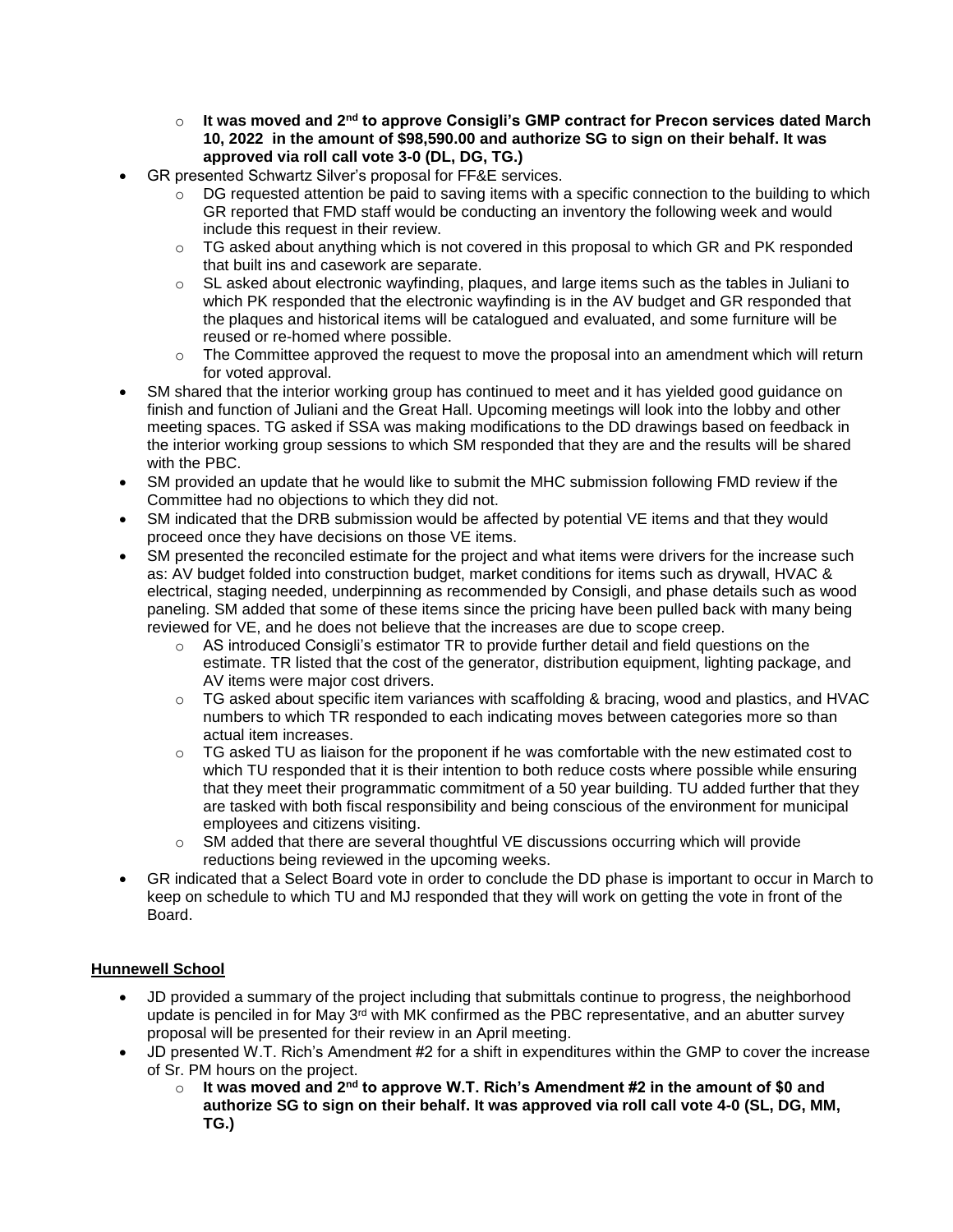- JD presented W.T. Rich's Pay Requisition #1 for approval.
	- o **It was moved and 2nd to approve WT Rich's Req #1 in the amount of \$202,589.00 and to authorize SG to sign on their behalf. It was approved 4-0 (SL, DG, MM, TG.)**
- JD requested approval to proceed with the updated site signage as presented. SL requested using one exterior view and TG was interested in seeing the front door somewhere in the rendering. JD and AP indicated they would bring another version back for approval.

# **Hardy School**

- JD reported that the MSBA signed agreement has been returned.
- AP reported that they continue to work with the school district leaders on design development and introduced SY to provide updates to program areas.
- SMMA provided updates on interior design direction with emphasis on natural light, ability for floor play
	- o SY Art: exposed ceilings- Acentec to provide acoustic consultation, privacy & solar shades needed, open and closed additional shelving, and magnetic/writable surfaces, reduced 1 sink in kiln room
		- TG asked why there was no ceiling to which AP responded that they can add acoustical elements.
		- SL requested that if acoustical panels are used on wall surfaces they should have the ability to display art as well.
	- o MR-Art outdoors: Using arranged found stones, Wi-Fi access, and the wall to the mechanical space doubling as an art surface, they form an outdoor art space.
		- SL asked if this was new to the program and MR responded that it was an opportunity to identify space for teaching. SL recommended considering this be done at the trash enclosure which can double as a place to play ball while avoiding potential mischief from an art surface in a secluded space during after-hours.
		- DG requested that the art wall be a changeable inset for flexibility over time and that materials other than brick and CMU be considered.
	- $\circ$  SY Music: multi-use space for band, instrument instruction, and chorus. The space includes risers, punched windows which overlook the cafeteria and may require some translucent privacy shading for distraction, skylight, low open shelving for large instruments, and acoustic panels used.
		- DG asked about code issues for the sill height to which AP responded that it would be tempered glass and is preferred feature for young children on the floor.
		- SL asked about the size of the room to which AP responded that it is a combined space based on MSBA guidelines which serves as a small group learning space.
		- TG asked about the necessity for 2 sinks in that space to which JD replied that it is required by current guidelines and includes 1 traditional and 1 ADA sink each.
	- $\circ$  SY- Innovation Space: space is open and flexible, furniture is movable, additional storage added, all sides shopping style access to materials.
	- $\circ$  SY-Kindergarten windows: The sill height in the K rooms were adjusted 2' to create more visibility for young students.
- MR provided an update on exterior façade development with materials and patterning. He shared a combination of fascia color, phenolic paneling, and wood mullions which are repeated around the building. In addition, he should how the brick basket weave pattern would be used at the main entry vertical wall, infill panels at windows, and on the large gym wall.
	- $\circ$  DG indicated that the texture approach is good so long as it is not an added premium of cost. He expressed that the framing of the canopy feels tenuous and out of place with the strength of the façade in the area.
	- $\circ$  SL asked about a slide with an outdoor classroom and MR responded that they are exploring a raised platform with weatherproof decking.
	- $\circ$  MM thanked the design team for their efforts to break down the vast gym wall as it was needed to which DG added that they could do so further with small changes such as not continuing the articulated brick to the bottom creating a band across the top with the sill and the bottom with the brick. MR responded that they will continue to study.
	- $\circ$  DG complimented the more controlled use of phenolic panels on the back of the building as improved.
- AP reported that they will be meeting next week with Student support and leaders of the SKILLS program.